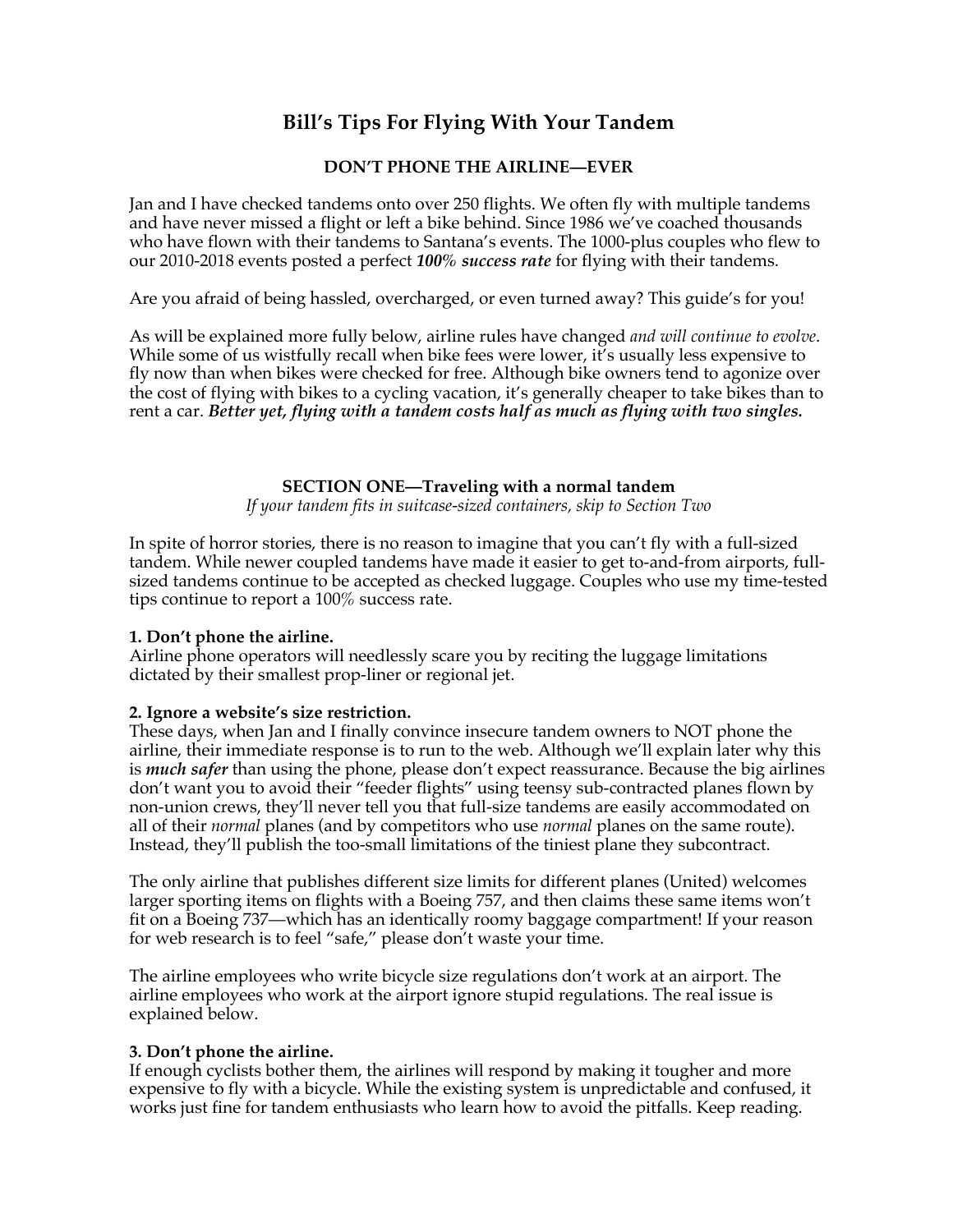#### **4. Book the right flights.**

Because the largest tandem cases won't fit in the smallest "regional" airliners, the size of your tandem case dictates your choice of flights (and may limit your choice of airports). Even the largest tandem case or box easily fits within the luggage bays found on airliners big enough for 5-across economy seating. Tandem cases from BikePro USA and Crateworks *barely* fit in planes with 4-across seating, which may cause your bike to be delayed if your case shows up after the plane is partially loaded. Unless your tandem stows in a suitcasesized container, you must avoid flights on planes with 3-across seating. Jan and I research our flights on Orbitz.com, a website where seating charts reveal everything you'll need to know in order to book appropriate flights.

## **5. Should you worry about a 70-pound (32kg) limit for bike cases?**

In the "Good Old Days" suitcases could weigh up to 70 pounds and everything else could weigh up to 99 pounds. Since 2003 most airlines have imposed a surcharge for suitcases weighing over 50 pounds. Since 2006 we've seen a growing trend to limit all checked items to 70 pounds. If your tandem case needs to exceed 70 pounds, find the "sporting equipment" rules on an airline's website. While I would not worry about a weight limitation specific to bicycles, a published ban on all sporting equipment over 70 pounds would cause me pack a tandem differently.

London's Gatwick and Heathrow airports are trying to stem injury claims of their luggage handlers by not allowing "sporting equipment" over 70 pounds to be checked at either airport UNLESS 24 hours notice is provided AND the item cannot be "broken down." (Checked baggage arriving and transiting through these airports is unaffected).

Prior to the implementation of 70 pound limits the BikePro tandem case was a best seller. Today's top sellers are lighter tandem cases available through Santana and ShipBikes.com. If you already have BikePro case (or find a used one at a great price), and are booked on an airline that no longer accepts items over 70 pounds, you can use a BikePro case by packing your pedals, seats, posts and rear bars in with your other luggage.

In the past three years I've received panicked calls from three couples caught by surprise when an airline counter agent wouldn't accept their overweight BikePro case. My first advice was to remain calm. I then told them to unzip the case and remove the wheel bags. In all three instances the agent was happy to check the lighter case AND then allowed the wheels to be carried aboard, where they were stowed in a first class coat closet. **Here's the important lesson for everyone:** If you're calm, considerate and flexible, airline employees will mirror your attitude AND try to find a way to take care of you and your bike.

#### **6. Check-in super early.**

Our single most important tip for flying with a tandem (or any bicycle) is to show up a FULL HOUR earlier than requested. This means arriving at the check-in counter 2-3 hours before your flight. Because airlines and their employees are graded for getting planes dispatched on time, showing up late with luggage that can't go through a terminal's conveyor system may cause check-in agents to find any excuse to delay you or your bike until the following flight—which may not leave until the next day. Arriving at check-in with a large bike case less than 120 minutes before your flight is asking for trouble.

#### **7. Don't phone the airline.**

Even if you obtain some sort of reassurance (and you won't), the check-in agent at the airport is free to ignore it.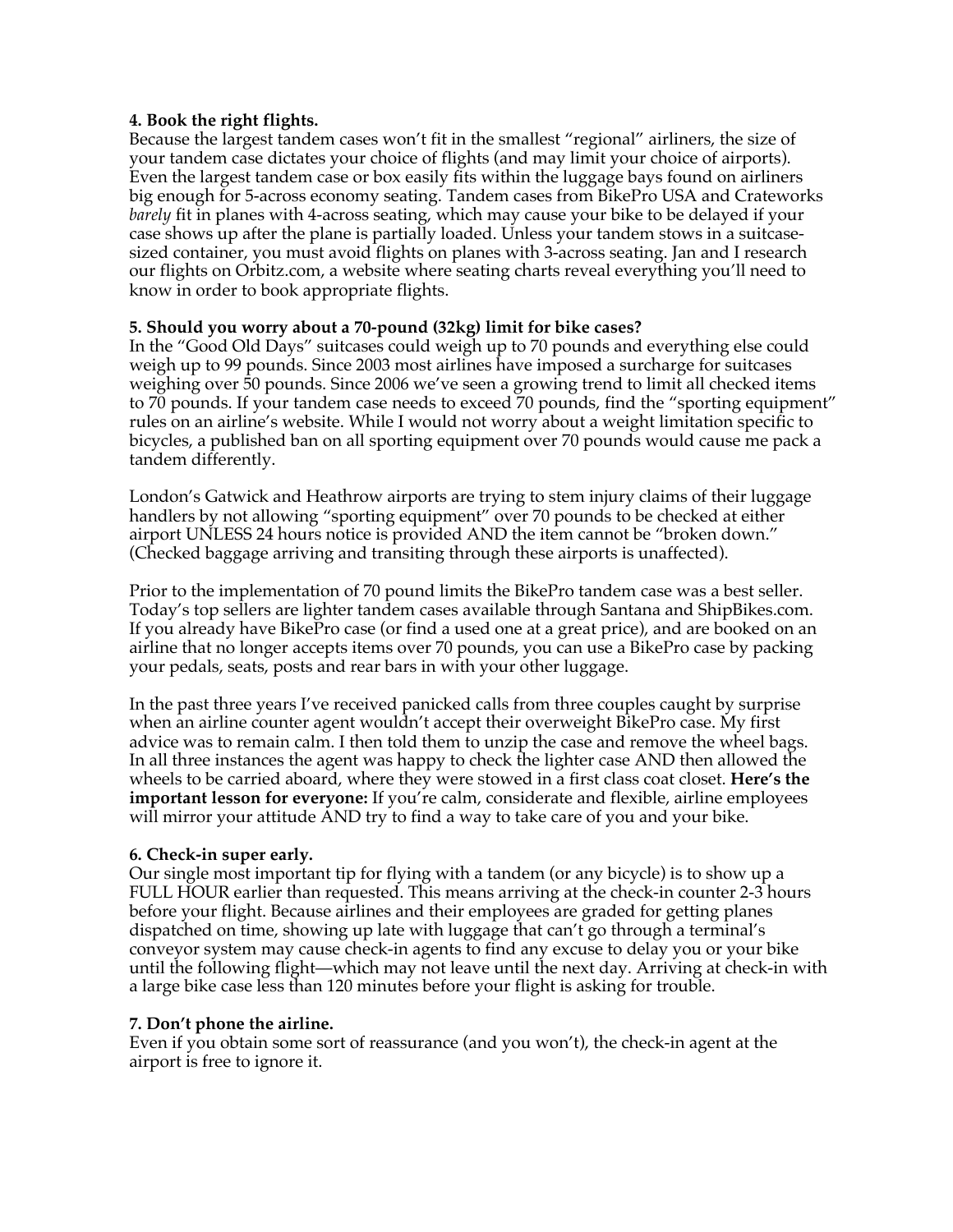## **SECTION TWO—Traveling with coupled tandem**

*All others can skip to Section Three*

#### **8. Lose the attitude**

At the time of their debut, proponents of S&S couplers talked about "getting even" with airlines who, barely a decade earlier, had initiated a charge for bicycles. Many who invested in this technology felt cheated when airlines started charging for all suitcases. Even now, we sometimes hear from S&S owners who are still angry over this issue. Unless you want to be hassled, overcharged, or turned away, don't go to the airport with a chip on your shoulder.

#### **9. Suitcase vs. bike case**

S&S-brand cases, designed to meet an old and rarely enforced regulation, have never looked like normal suitcases. After 20 years (and thousands of cases) a significant number of airline employees now realize that these distinctively thin and square cases hold a bicycle. When they spot your S&S bicycle case, these agents may impose a higher "bike fee" instead of the expected "suitcase fee."

While this may seem unfair (especially when larger cases that are normally proportioned won't be spotted) agents who assess this fee are usually correct. While a few airlines have recently made a point of waiving bike fees for bikes that fit in a single S&S case, most haven't. By their rules a bike is a bike. Their employees are expected to collect the bike fee when they spot a bike, even if the case is tiny.

We've now received reports nearly a dozen couples who paid twice the single bike fee to check a tandem packed into two S&S cases. In these random instances (various airlines) the check-in agent spotted two bike cases, charged two bike fees, and failed to be dissuaded.

My advice is to not worry. Most agents won't levy bike fees for a small cases. If you're asked to pay, remain calm and question it once. Then pay the doubled fee without further fuss. *My clear instruction to "pay instead of complaining" is covered in Section Three.*

#### **10. Pack smart.**

Although airline agents won't bother to measure a suitcase (which is explained later), checked luggage is always counted, and usually weighed. Try to keep each suitcase below the 50-pound limit that (since 2003) can trigger an upcharge. If you need to pack a bit more, the 50-70 pound overweight fee is often waived, and may be cheaper than an extra case fee. Using one of the ATM style check-in kiosks may save you some money. Just type in the correct number of suitcases. When the clerk arrives with the right number of tags, they're unlikely to comment if your bag is a bit large or heavy.

#### **11. "Should I expect to pay an extra fee when checking a moderately oversized suitcase?**

No. But if you pack your tandem into an older SafeCase with removable wheels, you might get dinged with an oversize fee if you forget to remove those wheels BEFORE you lift your case onto the scale (which is explained below).

#### **12. "I've heard elsewhere that airlines charge extra for a "non-regulation" case!"**

Decades ago someone came up with the arcane 62-inch rule. Most check-in agents don't even know this rule exists. Unless you show up late or have an attitude, airline employees who know about the 62-inch regulation won't bother to enforce it.

#### **13. "Shouldn't I worry about the size of my tandem SafeCase?"**

In spite of stern warnings you've heard (probably from someone who'd love to sell you a pair of smaller cases), there's no need to worry. If you don't believe me, measure your trusty carry-on case and compare those measurements with the published dimensions of a "regulation" under seat bag. Truth is, thousands of oversize suitcases are traveling through airports every day without causing a hassle or triggering an extra charge.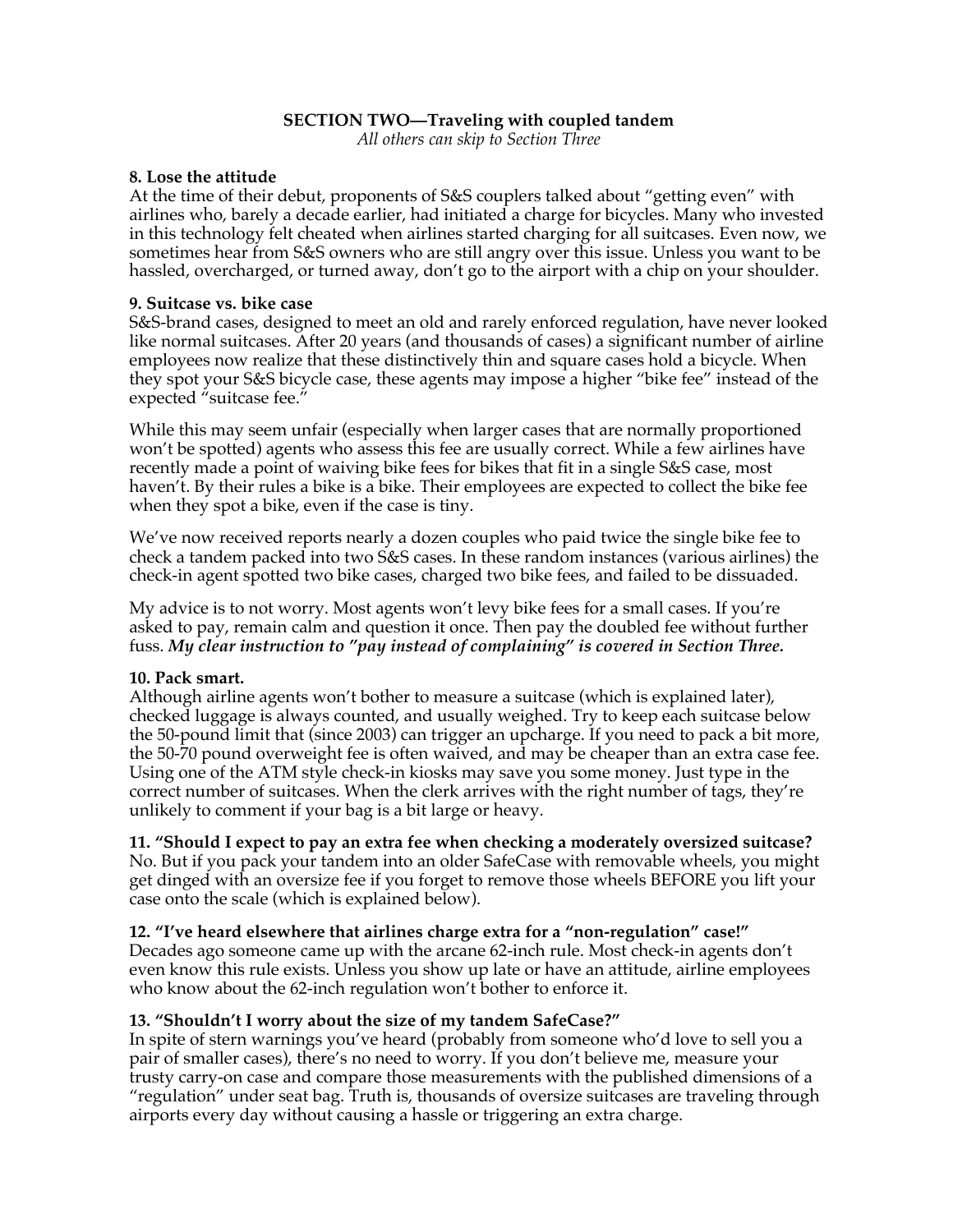#### **14. "Others have sworn my case will be measured!"**

When someone first warned me of the 62-inch rule, I measured the suitcases Jan and I had been checking for years. Our motley collection of gusseted cordura suitcases (purchased at Wal-Mart and Target) all exceeded 62 inches! Not only had our cases never been measured, millions of others were travelling with dimensionally identical luggage. Later, reacting to tip received from the inventor of S&S couplers, we learned that suitcases sold overseas (and at U.S. swap meets) were exactly the same height as an S&S case—but a few inches longer. Once I knew what to look for, I spotted dozens of these taller "third-world" suitcases every time I went through a large airport. In the mid '90s Santana found an importer for these cases and included them with the purchase of a coupled tandem. Once we confirmed that these non-regulation cases didn't cause so much as a raised eyebrow, we designed our SafeCase with these same "flight-tested" dimensions. Jan and I have traveled with "nonregulation" luggage for over 25 years. In the 20 years Jan and I have traveled with a SafeCase (nearly 200 check-ins) we've had agents measure them exactly four times. One said "close enough," another winked and two collected an oversize fee. On average, we've paid less than \$2 extra per flight to check a case that exceeds the 62-inch rule.

#### **15. "Since they already weigh suitcases, won't airlines start measuring them?"**

Here's why that won't happen. Because they get you to lift your luggage onto their scale, *weighing* a suitcase is too easy. To *measure* a suitcase, however, an agent will have to climb off their stool, find a tape measure, wrestle with your case, write down two measurements, wrestle with your case some more, record the remaining measurement, and then manually add three numbers. Instead of being trained to perform this inefficient procedure, agents are instead trained to use visual "cheat marks" on their scale's backstop and platform. Agents know through training that items which obscure one or more of these visual cues may jam the conveyor belt system that delivers checked baggage to a remote staging area. When a case obscures a cheat mark (*which happens if you forget to remove wheels from an older SafeCase*), it is essential that the agent set it aside before paging a baggage handler to cart the "oversize" item through the terminal. The "oversize" fee is totally unrelated to the size of an airplane. It is instead a reasonable charge for the special handling required when an item might jam a terminal's automated luggage system (which could cause a string of late departures). Since a SafeCase was designed to fit through TSA scanners and terminal conveyor systems, it won't obscure cheat marks or trigger a fee for special handling. *By the accepted definition used in airport terminals a SafeCase is NOT oversize.* Because a SafeCase won't jam their system, if they ask "Is it oversize?" an honest reply will be "No."

#### **16. "Why would airlines publish a 62-inch rule if they won't enforce it?"**

Instead of publishing a complex set of measurements for each peculiar shape (i.e. suitcases, duffels, backpacks, gun cases, strollers, framed art, etc.) the airlines use 62 inches as a universal measurement that serves to notify passengers that larger items may trigger a fee for special handling. As long as the combined dimensions fall within 62 inches, even an item the shape of a cue-stick or an artist's folio cannot jam the airport's automated conveyor systems. A *normally proportioned* suitcase would need to be much larger than 62-inches to jam these same systems.

**17. Surprise: a "bike" might be cheaper than checking a suitcase—U.S. Example** A welcome trend from Europe is a reversion to sporting equipment rates (and bike fees) that are cheaper than normal suitcase rates. While this is still rare in the U.S., we note that *Southwest* charges less for a tandem in a huge shipping carton than they do for a third suitcase. When you go to the web to check fees, you'll need to dig past "luggage regulations" to find the rates for checked "sporting equipment." My European example in the following section shows how a bike fee can be hundreds of dollars less than hiding your tandem inside one or two suitcases.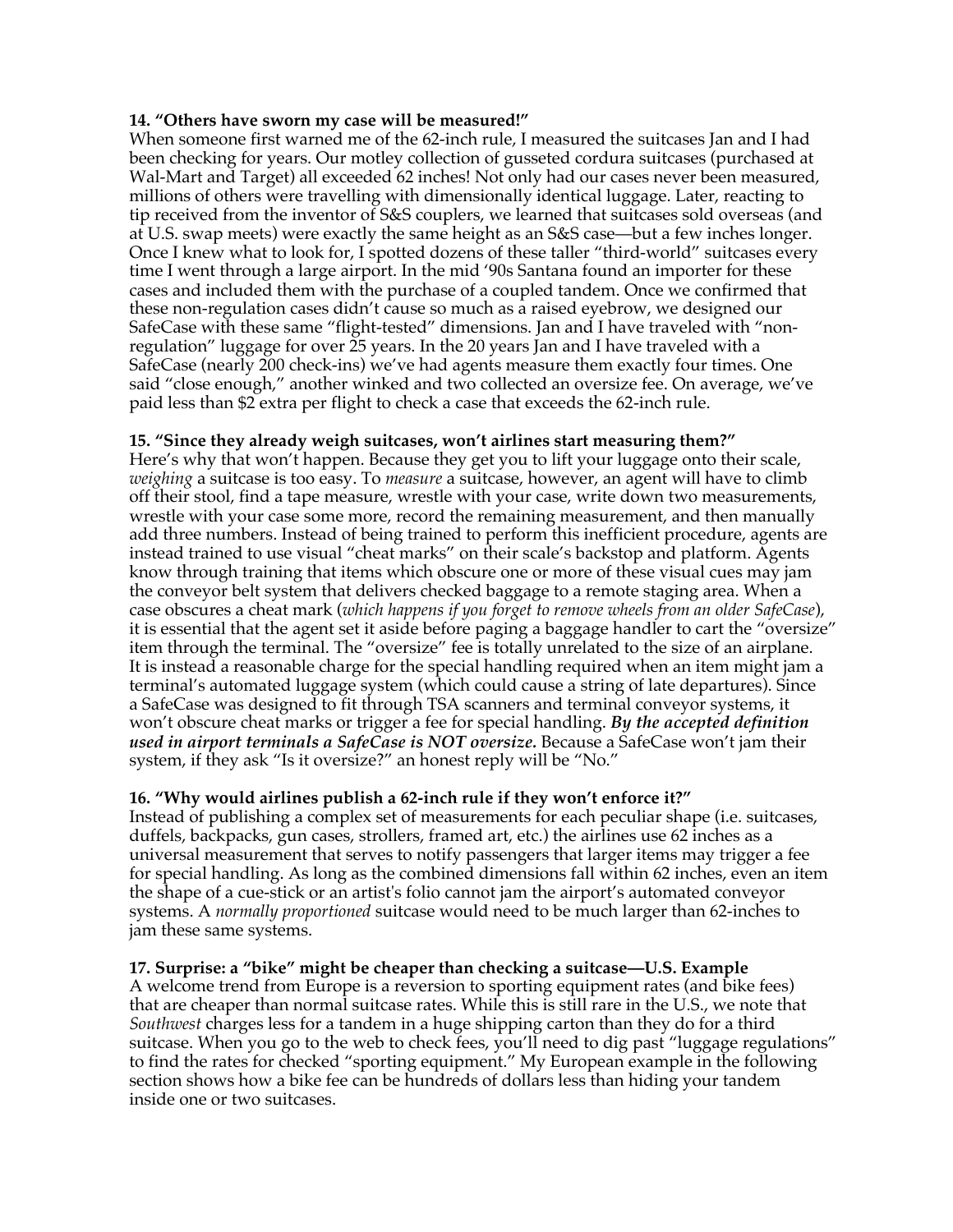#### **SECTION THREE—Knowing the ropes**

*Applies to all will fly with any bike*

#### **18. New 3-case per-passenger limits**

Unless your originating flight is on a small plane or a regional jet, ignore the new rules that limit passengers to 3 checked items. This new rule (like the much older 62-inch regulation) is almost always a "won't be enforced" issue. In this case airlines are trying to limit the ugliness that occurs when their tiny regional jets can't accommodate the luggage that passengers present at the check-in counter; often at the last minute. Instead of a complex explanation they use this simple catch-all (like the 62-inch rule) so they can claim "fair warning" when passengers become angry. If you check in early (and it's not December), you won't be affected when your originating flight uses one of these smaller planes.

#### **19. Early is always better**

After too many tense check-ins, Jan and I changed strategy and made early check-in a ritual. We're calmer. Lines are shorter. Check-in agents are less pressured. We now advise others to show up early. It not only prevents anxiety and aggravation, it may lower the total fees you'll be asked to pay. After checking in and getting through security, we find a quiet spot to catch up on the e-mail and phone calls we missed the previous day. Since airlines no longer provide free meals, a leisurely meal after check-in is today's smartest way to travel.

#### **20. Be charming.**

Since the check-in agent can ignore existing rules (or make up new ones), why not SMILE and be the nicest customer they've encountered all week? I always go through the entire ID, frequent flier, and seat assignment pleasantries BEFORE baggage is ever mentioned.

#### **21. Don't cause a scene**

When flying to tandem rallies and tours (6-10 annually for the past decade), Jan and I often take 3 or 4 full-sized tandems plus 5 or 6 suitcases. While we almost always pay some extra fees, it's usually less than the published tariff. But after an agent explains their calculation (I always ask nicely), I simply pull out the credit card. If I thought the charge was too high (which has never happened!), I'd pay without further complaint at the airport. Later, if their website supported my belief, I'd write a short letter to the airline respectfully asking them to "adjust" their mistake. And if the airline does not respond to such a request, you could legitimately ask your credit card company to reverse the charge.

# *Yes, even if the agent asks for an outrageous sum, my advice is to pay it without complaint.*

Getting angry with the agent—never a good strategy—is especially ill-advised with today's heightened security. Even if your first instinct is to raise a fuss, don't. Similarly, asking for an agent's name so you can report them to management may cause them to tag you as a disruptive or bullying passenger—a report that could haunt you for years. Finally, after they receive your nice letter, the airline is far more likely to adjust a questionable charge in your favor if the check-in agent hasn't logged an "unruly" code into your record.

# **22. Don't phone the airline.**

If they tell you "no" and attach a memo to your reservation, the agent at the counter will feel obliged to turn you away. Can't you phone anonymously? When you call their toll-free number, computers at the other end of the airline's phone will attempt to identify you, and will often display your file to the agent. If any airline employee decides to tag you as a "troublesome" passenger, you can anticipate years of problems.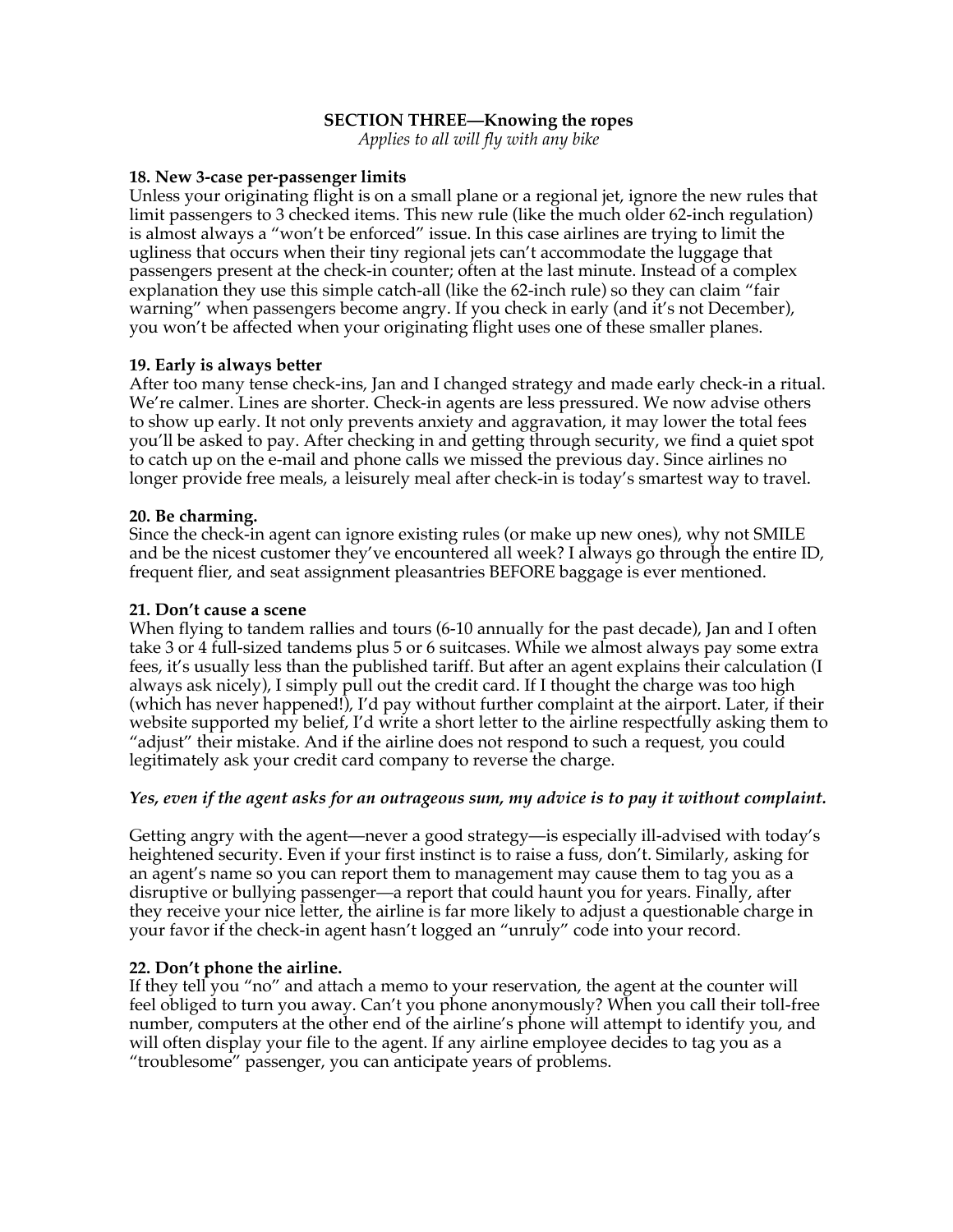## **23. Avoid tight connections**

As you shop for tickets, don't choose flights with tight connections at busy hubs. Even if your originating flight arrives on time, your bike is apt to miss a 60-minute connection. When connecting overseas (where airlines aren't graded for delayed luggage) I avoid connections tighter than 90-minutes (especially when connecting between two carriers).

#### **24. Check your luggage to your final destination.**

A few years ago I took a last-minute short-hop flight on one airline to reach a long-haul flight I'd purchased months earlier from a different airline. When the hop was delayed, and I asked the flight attendant how long it would take me to reclaim and re-check my luggage, she let me in on something the airlines won't tell you. If you show both tickets at check-in (and the time between flights is less than six hours), many airlines will check your luggage to your final destination. I've since tested her report, and can verify that it works! This tip might not only save you a second set of fees, if the airport where you're changing airlines is large (ie: LAX, JFK, London or Paris), you won't be weighed down with luggage as you make your way to a distant terminal.

## **25. Don't get tripped up by layovers**

Americans flying overseas can often find a "free layover" deal that includes a day or two at an airline's hub city. They're later surprised when they pay to recheck their luggage (and may pay higher fees for the remaining hop than they did for their overseas jump).

Similarly, transpacific flights often entail an overnight layover in San Francisco or LA. If you decide to check some or all of your luggage only as far as a layover point, be prepared pay again for any item you recheck the following morning.

#### **26. Employ a willing ally**

When curbside help is available, Jan and I always flash some cash while trying to check our bags and tandem(s) with a sky-cap or porter. On the way back from a tour in Hawaii a \$60 tip caused a porter to shepherd four boxed tandems plus four overweight suitcases through the TSA and agricultural-inspection lines before asking me to give him my credit card so he could "let me relax" while he checked my stuff at a remote counter. When he returned to have me sign the slip, my total fee for 4 tandems and 4 oversize suitcases was \$80. While most porters won't be this accommodating, even when they only go so far as to escort you inside, I've learned that airline counter agents (who don't take tips but do assess fees) will almost always provide better treatment to passengers who have employed porters. Does this make sense? Sure. Airline check-in agents rely on the overworked and poorly-paid porters to help them process crowds and get planes dispatched on time. Abusing a porter's clients, and depriving these helpers of their source of tips, would be unthinkable.

So whenever you can find one, use a porter to help you with check in. While the agents at the counter cannot accept tips, a sky-cap who spots your cash will instantly understand your desire for "superior customer service."

#### **27. Southwest Loves Tandems**

While most of the large airlines tend to move with the herd, Southwest takes pride in being contrarian. When others adopted fees for formerly free suitcases, Southwest attracted new business with their "suitcases fly free" ad campaign. Similarly, as other airlines made it tougher to fly with sporting equipment, Southwest dropped their bicycle fee to \$75 (and allows a weight of up to 100 pounds). Before anyone phones me to report that Southwest's web site claims they will turn away sporting items exceeding 80-inches, please note that the same section of their website specifically allows vaulting poles, which are always much longer. Again, unless provoked, Southwest's check-in agents won't look for ways to prevent courteous couples from checking tandems onto one of their roomy 737s.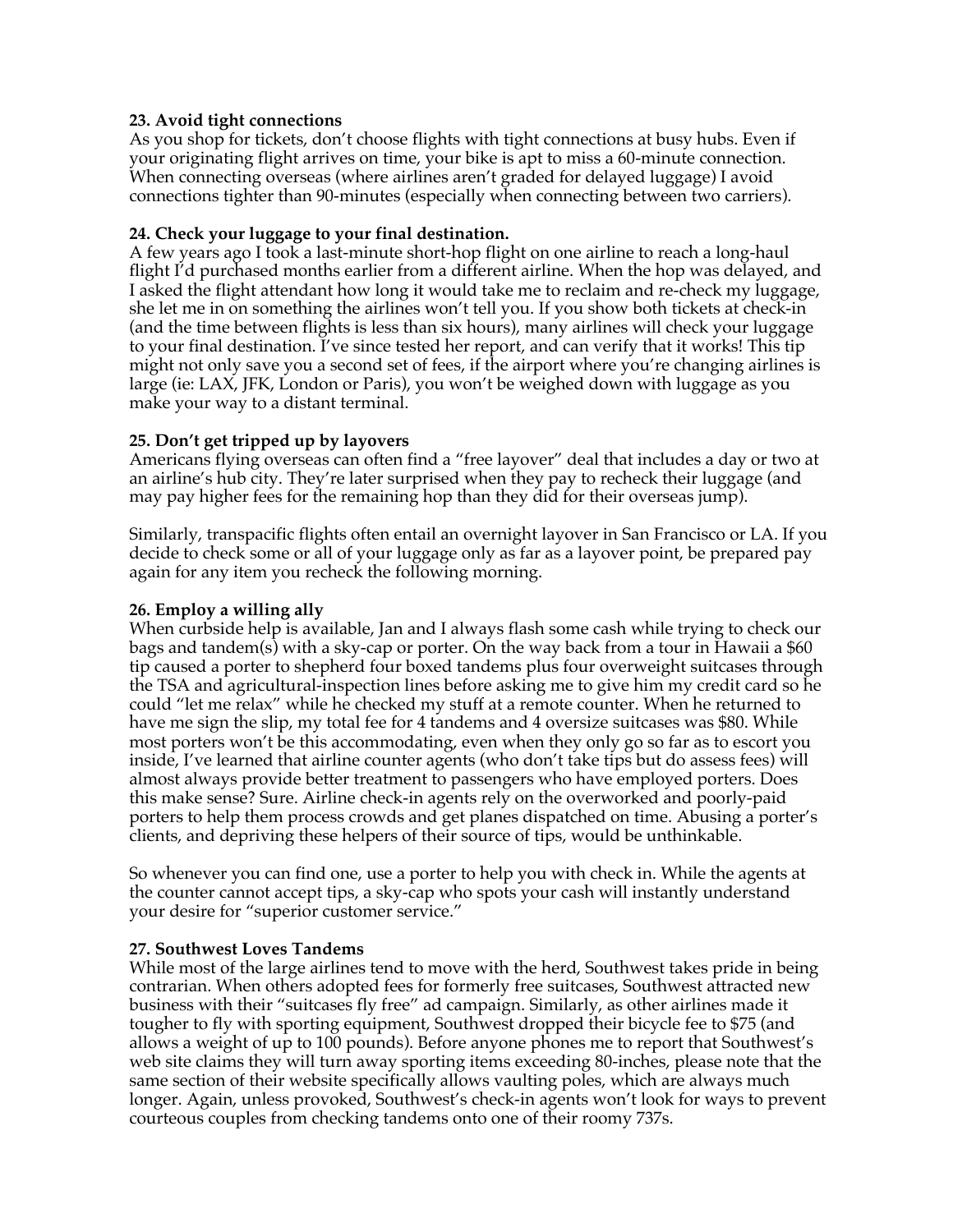#### **28. Will Delta turn away tandem owners?**

A few years ago Delta's list of luggage fees was changed to specify "single seat" bicycles. This terminology, still present, has caused scores of tandem owners to contact Santana for advice. A few months later, United posted a ban against "tandem bicycles." Although United quickly reversed course (*and now specifically invites tandems!*) this short-lived ban caused Santana to field additional calls. My advice to all tandem owners is to ignore all senseless regulations found on any airline's website. Punishing Delta or themselves because of a ridiculous regulation, or imagining that any airline will turn away a courteous couple because of their tandem, is silly.

## **29. "This whole baggage fee issue seems so confusing"**

Here's the simple version for U.S. check-in: Airline agents will *always* need to count bags in order to create the same number of bar-coded tags. Because their count is easy to audit, check-in agents will *usually* charge you for every item you check. In the U.S. most agents are not required to log the weight of your bags. Still, as your bag crosses the scale, they are now supposed to tag everything over 50 pounds to prevent workers' comp claims. Even when they add the extra tag, agents *sometimes* do this without comment or charge. Unless the item is a lot bigger than a normal suitcase, *size is ignored.* If an item is as large as a normal bike case, they'll page a baggage handler (which justifies their fee for accepting your bike).

In Europe it's different; and often worse. On flights within Europe many airlines are now charging by the kilo for all luggage *including carry-on*. After providing a small number of kilos for free, they weigh everything you're not wearing (even purses and computers). The excess weight fee of up to 20 Euros per kilo (which is over \$10 per pound) is so high that in European airports you'll see people bundled in layers of clothing, with extra shoes hanging out of their pockets. Under these rules a tandem packed in two S&S hard cases will be at least \$100 more expensive than the same tandem packed in a SafeCase. Will this practice spread to the U.S.? Impossible to predict.

#### **30. Always check fees for Sporting Equipment—European Example**

When an agent quotes a high price to check your hidden tandem, why not ask "Would it be less if I was checking a bicycle?" My example is a *Swiss* flight Jan and I took between Spain and Zurich. After checking a minimal allotment of free luggage plus a tandem packed in pair of S&S cases (with a gross weight of 88 lbs), the normal luggage fee for our "hidden" bike added about 600 euro (about \$800). When told it was a tandem the check-in agent lowered the fee for both cases to 70 Euros (about \$100). *Swiss*, by the way, not only has great rates for bikes, their definition of a bike specifically includes tandems.

# **31. Why do airlines write regulations against bicycles or tandems?**

Almost all of the past, current and future anti-bike fees and rules were written by airlines as a reaction to a small number of bike riders who have caused problems. The posted accounts written by cyclists who were "turned away" or "had to put up a fight" may not tell the whole story. Why is it, do you suppose, that these same posts can reveal an arrogant and/or belligerent attitude? If they posted the whole story we'd find that most scare stories are written by those who showed up too late, ticketed themselves onto a plane that was too small, or disrupted check-in with a loud and/or prolonged argument about fees.

# **32. If you followed these tip and still have trouble…**

Stay calm and polite, but don't walk away. Instead of demanding to see a supervisor, ask nicely if there's anyone who can help you. Remind them it's a special vacation. Look sad!

If you follow all these tips and miss a flight (which won't happen), or if you discover a new strategy for easy tandem check-in, my e-mail is bill@santanatandem.com